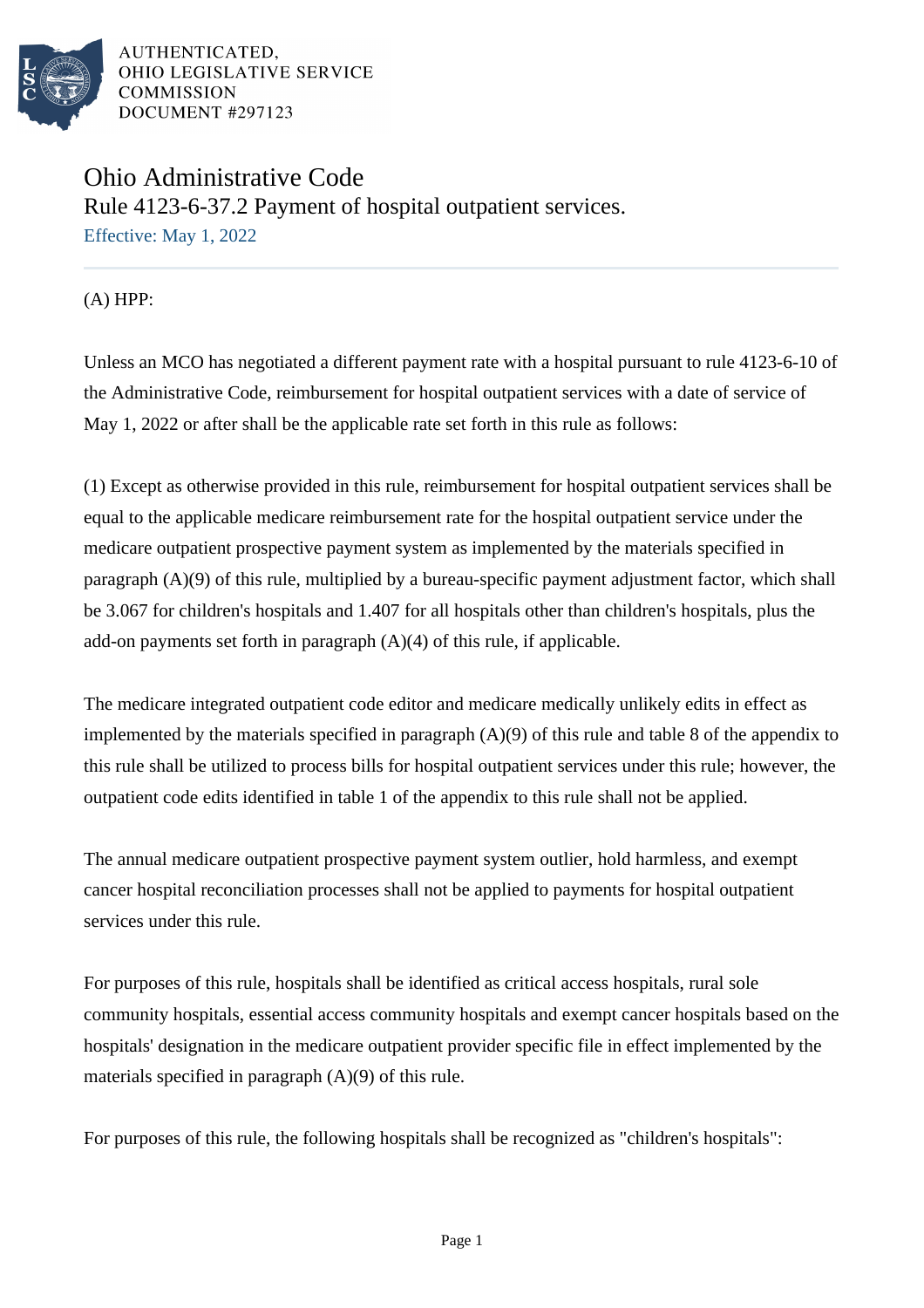

nationwide children's hospital (Columbus), Cincinnati children's hospital medical center, shriners hospital for children (Cincinnati), university hospitals rainbow babies and children's hospital (Cleveland), Toledo children's hospital, children's hospital medical center of Akron, and children's medical center of Dayton.

Reimbursement for hospital outpatient services identified in table 6 of the appendix to this rule shall be determined using the medicare outpatient prospective payment system methodology as set forth in this paragraph, applying the status indicator and ambulatory payment classification specified for the service in table 6 of the appendix to this rule.

In the event the centers for medicare and medicaid services makes subsequent adjustments to the medicare reimbursement rates under the medicare outpatient prospective payment system as implemented by the materials specified in paragraph (A)(9) of this rule, other than technical corrections, including but not limited to adjustments related to federal budget sequestration pursuant to the Budget Control Act of 2011, 125 Stat. 239, 2 U.S.C. 900 to 907(d) as amended as of the effective date of this rule, the "applicable medicare reimbursement rate for the hospital outpatient service under the medicare outpatient prospective payment system" as specified in this paragraph shall be determined by the bureau without regard to such subsequent adjustments.

(2) Services reimbursed via fee schedule. These services shall not be wage index adjusted.

(a) Services reimbursed via fee schedule to which the bureau-specific payment adjustment factor shall be applied.

Except as otherwise provided in paragraphs  $(A)(2)(b)(ii)$  and  $(A)(2)(b)(iii)$  of this rule, hospital outpatient services reimbursed via fee schedule under the medicare outpatient prospective payment system shall be reimbursed under the applicable medicare fee schedule in effect as implemented by the materials specified in paragraph (A)(9) of this rule, plus the add-on payments set forth in paragraph (A)(4) of this rule, if applicable.

(b) Services reimbursed via fee schedule to which the bureau-specific payment adjustment factor shall not be applied.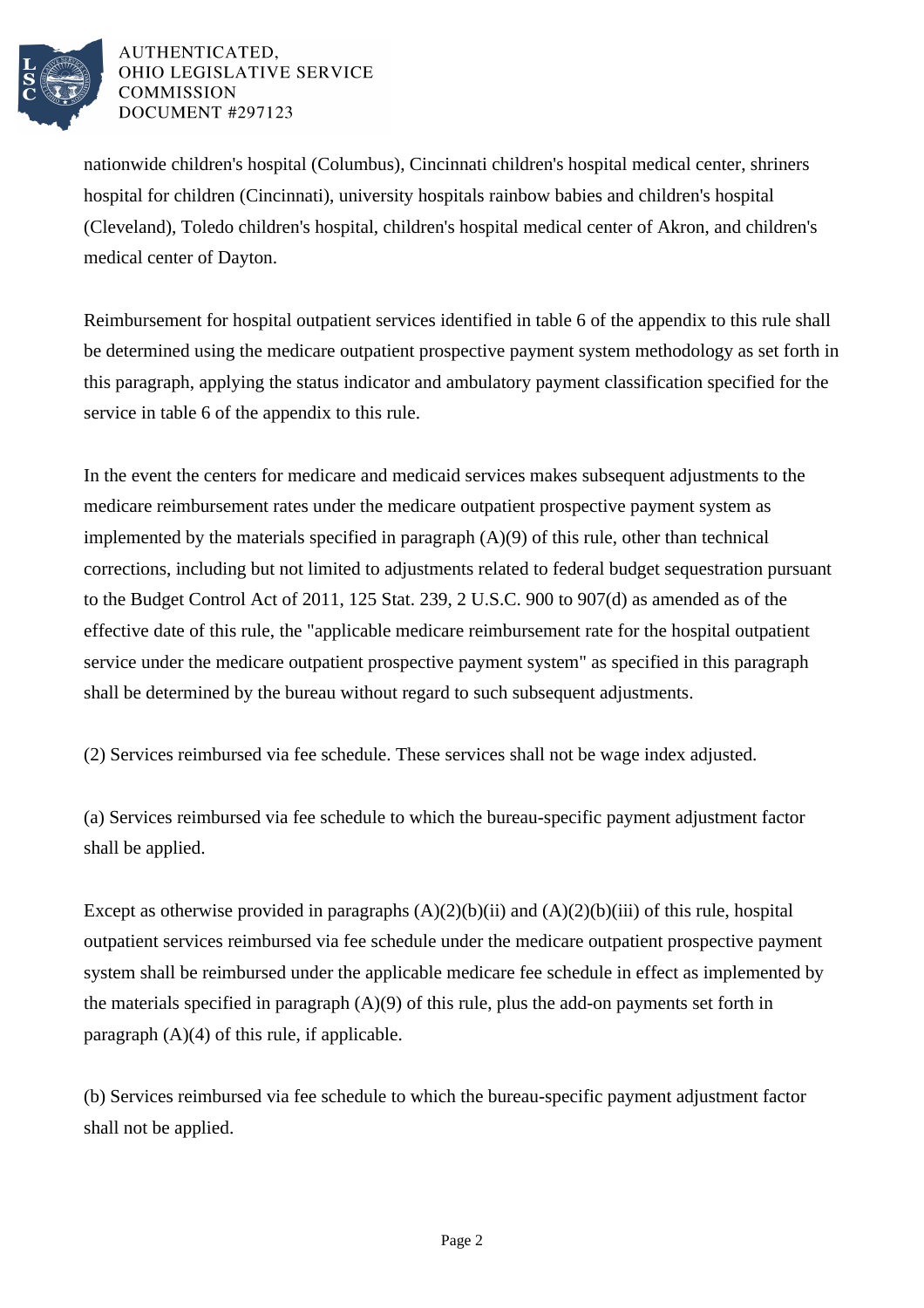

The following services shall be reimbursed the lesser of the charges billed by the hospital for the allowed services rendered, the applicable fee schedule rates set forth in tables 2, 3, 4 and 5 of the appendix to this rule, or the rate the MCO contracted or negotiated with the hospital:

(i) Hospital outpatient vocational rehabilitation services for which the bureau has established a fee as set forth in table 2 of the appendix to this rule.

(ii) Hospital outpatient services reimbursed via fee schedule under the medicare outpatient prospective payment system that the bureau has determined shall be reimbursed at a rate other than the applicable medicare fee schedule in effect as implemented by the materials specified in paragraph (A)(9) of this rule, for which the bureau has established a fee as set forth in table 3 of the appendix to this rule.

(iii) Hospital outpatient services not reimbursed under the medicare outpatient prospective payment system that the bureau has determined are necessary for treatment of injured workers, for which the bureau has established a fee as set forth in tables 4 and 5 of the appendix to this rule.

(3) Services reimbursed at reasonable cost. To calculate reasonable cost, the line item charge shall be multiplied by the hospital's outpatient cost to charge ratio from the medicare outpatient provider specific file in effect as implemented by the materials specified in paragraph (A)(9) of this rule. These services shall not be wage index adjusted.

(a) Services reimbursed at reasonable cost to which the bureau-specific payment adjustment factor shall be applied.

Notwithstanding any other reimbursement methodology set forth in this rule, critical access hospitals shall be reimbursed at one hundred one per cent of reasonable cost for all payable line items.

(b) Services reimbursed at reasonable cost to which the bureau-specific payment adjustment factor shall not be applied.

(i) Services designated as inpatient only under the medicare outpatient prospective payment system.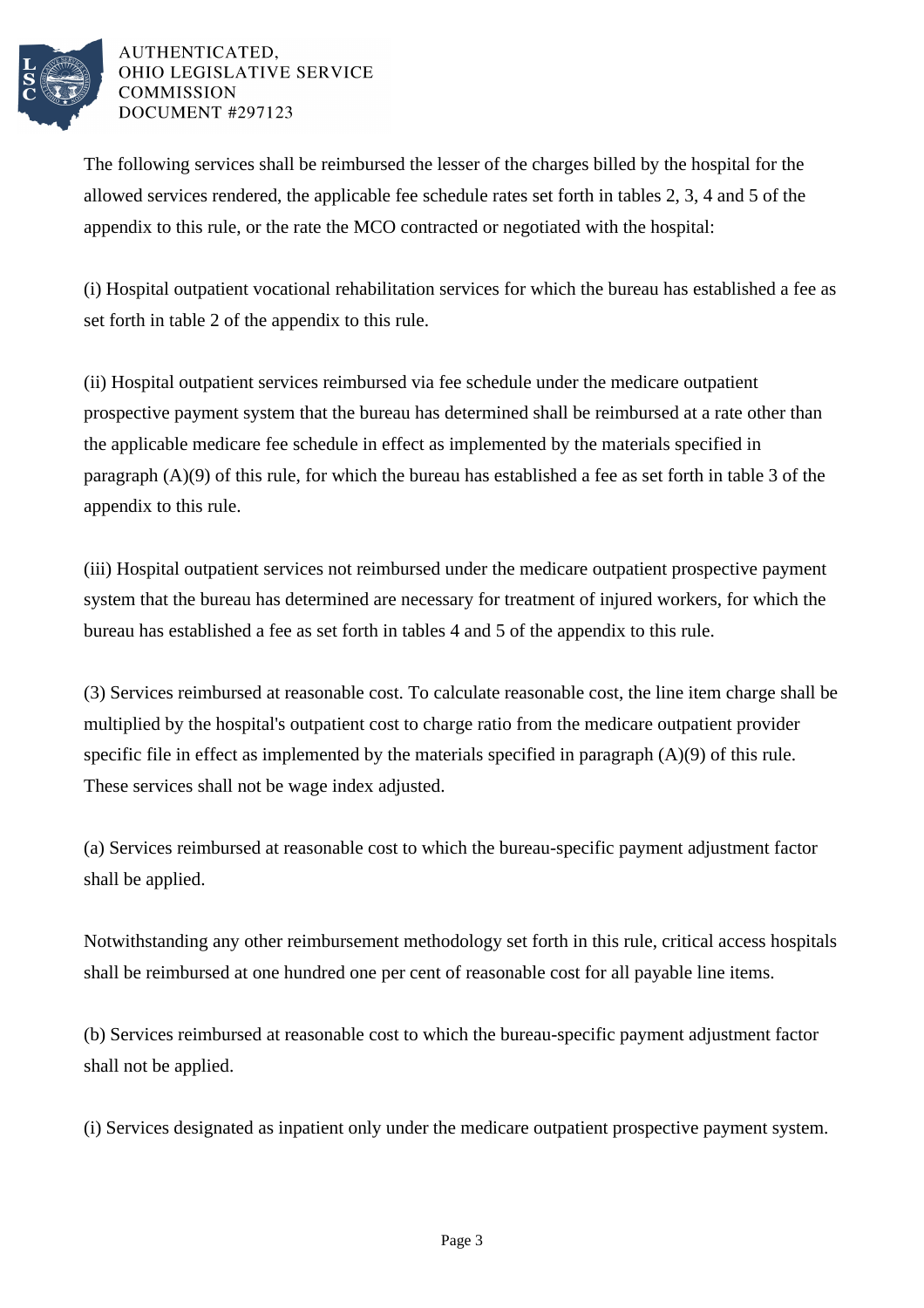

(ii) Hospital outpatient services reimbursed at reasonable cost as identified in tables 3 and 4 of the appendix to this rule.

(4) Add-on payments calculated using the applicable medicare outpatient prospective payment system methodology and formula in effect as implemented by the materials specified in paragraph (A)(9) of this rule. These add-on payments shall be applied after the application of the bureauspecific payment adjustment factor.

(a) Outlier add-on payment. An outlier add-on payment shall be provided on a line item basis for partial hospitalization services and for ambulatory payment classification reimbursed services for all hospitals other than critical access hospitals.

(b) Rural hospital add-on payment. A rural hospital add-on payment shall be provided on a line item basis for rural sole community hospitals, including essential access community hospitals; however, drugs, biological, devices reimbursed via pass-through and reasonable cost items shall be excluded. The rural add-on payment shall be calculated prior to the outlier add-on payment calculation.

(c) Hold harmless add-on payment. A hold harmless add-on payment shall be provided on a line item basis to exempt cancer centers and children's hospitals. The hold harmless add-on payment shall be calculated after the outlier add-on payment calculation.

(5) Providers not participating in the medicare program.

Reimbursement for outpatient services provided by hospitals and distinct-part units of hospitals that do not participate in the medicare program shall be calculated in accordance with the methodologies set forth in this rule, using the applicable FY22 urban or rural statewide average outpatient cost-tocharge ratio adopted by the medicare program pursuant to the federal rule referenced in paragraph (A)(9)(b) of this rule (the Ohio average cost-to-charge ratio shall be used for hospitals outside the United States).

(6) Reimbursement for outpatient services provided by "new hospitals" as defined in 42 C.F.R. 412.300(b) as published in the October 1, 2021 Code of Federal Regulations shall be calculated in the same manner as provided under paragraph (A)(5) of this rule.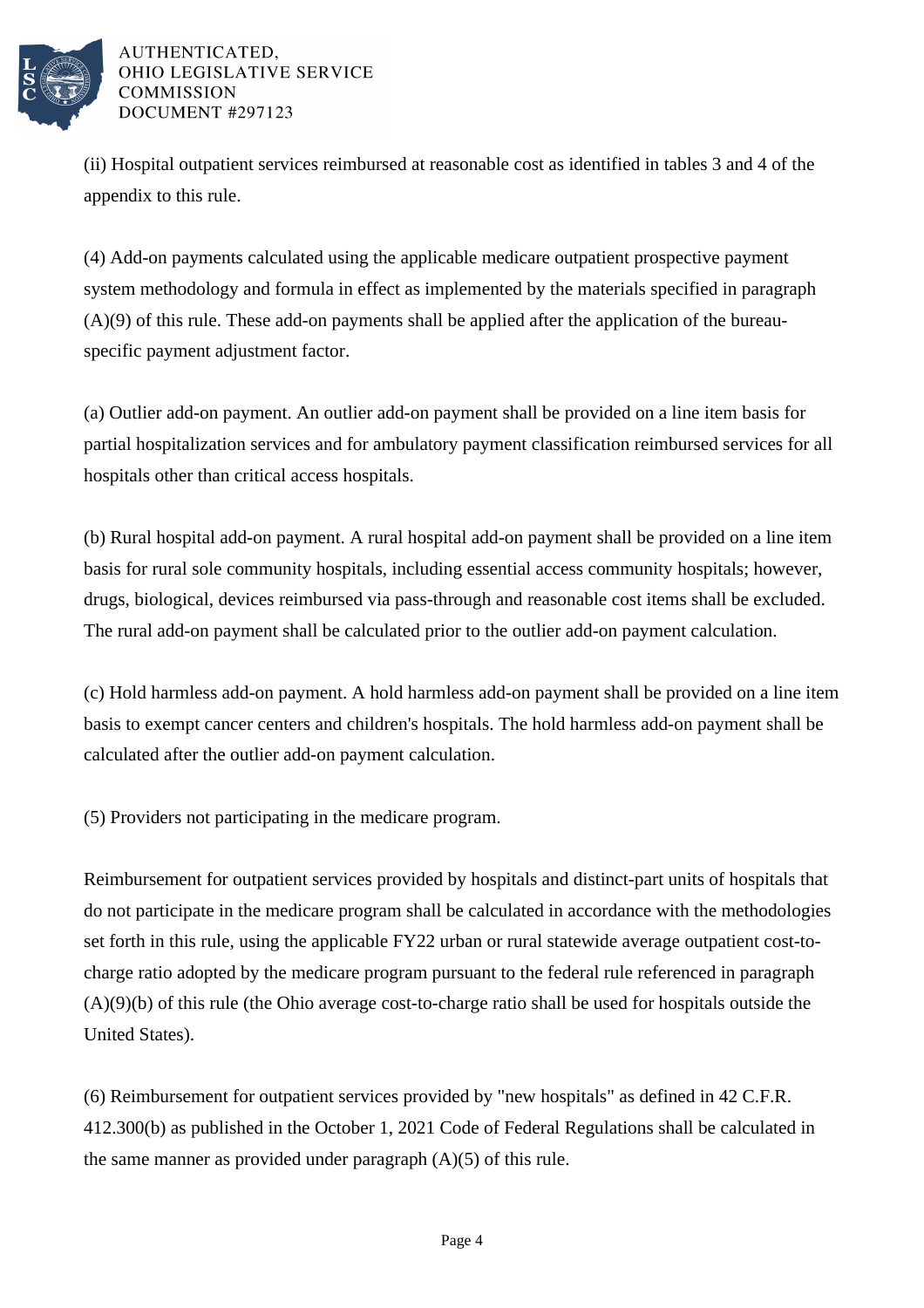

(7) For purposes of this rule, hospitals must report the applicable outpatient revenue codes for accommodation and ancillary services set forth in table 7 of the appendix to this rule.

(8) For purposes of this rule, coverage status for designated hospital outpatient services is set forth in table 8 of the appendix to this rule.

(9) For purposes of this rule, the "applicable medicare reimbursement rate for the hospital outpatient service under the medicare outpatient prospective payment system " and the "medicare outpatient prospective payment system " shall be determined in accordance with the medicare program established under Title XVIII of the Social Security Act, 79 Stat. 286 (1965), 42 U.S.C. 1395 to 1395lll as amended, as of the effective date of this rule, as implemented by the following materials, which are incorporated by reference:

(a) 42 C.F.R. Part 419 as published in the October 1, 2021 Code of Federal Regulations;

(b) Department of health and human services, centers for medicare and medicaid services' "42 CFR Parts 412, 416, 419, and 512 Medicare Program: Hospital Outpatient Prospective Payment and Ambulatory Surgical Center Payment Systems and Quality Reporting Programs; Price Transparency of Hospital Standard Charges; Radiation Oncology Model; Request for Information on Rural Emergency Hospitals" final rule 86 Fed. Reg. 63458 - 63998 (2021).

(c) The department of health and human services, centers for medicare and medicaid services' hospital-specific cost-to-charge ratio information as of the October 2021 update to the department of health and human services, centers for medicare and medicaid services' outpatient-provider specific file (OPSF).

(B) QHP or self-insuring employer (non-QHP):

A QHP or self-insuring employer may reimburse hospital outpatient services at:

(1) The applicable rate under the methodology set forth in paragraph (A) of this rule; or